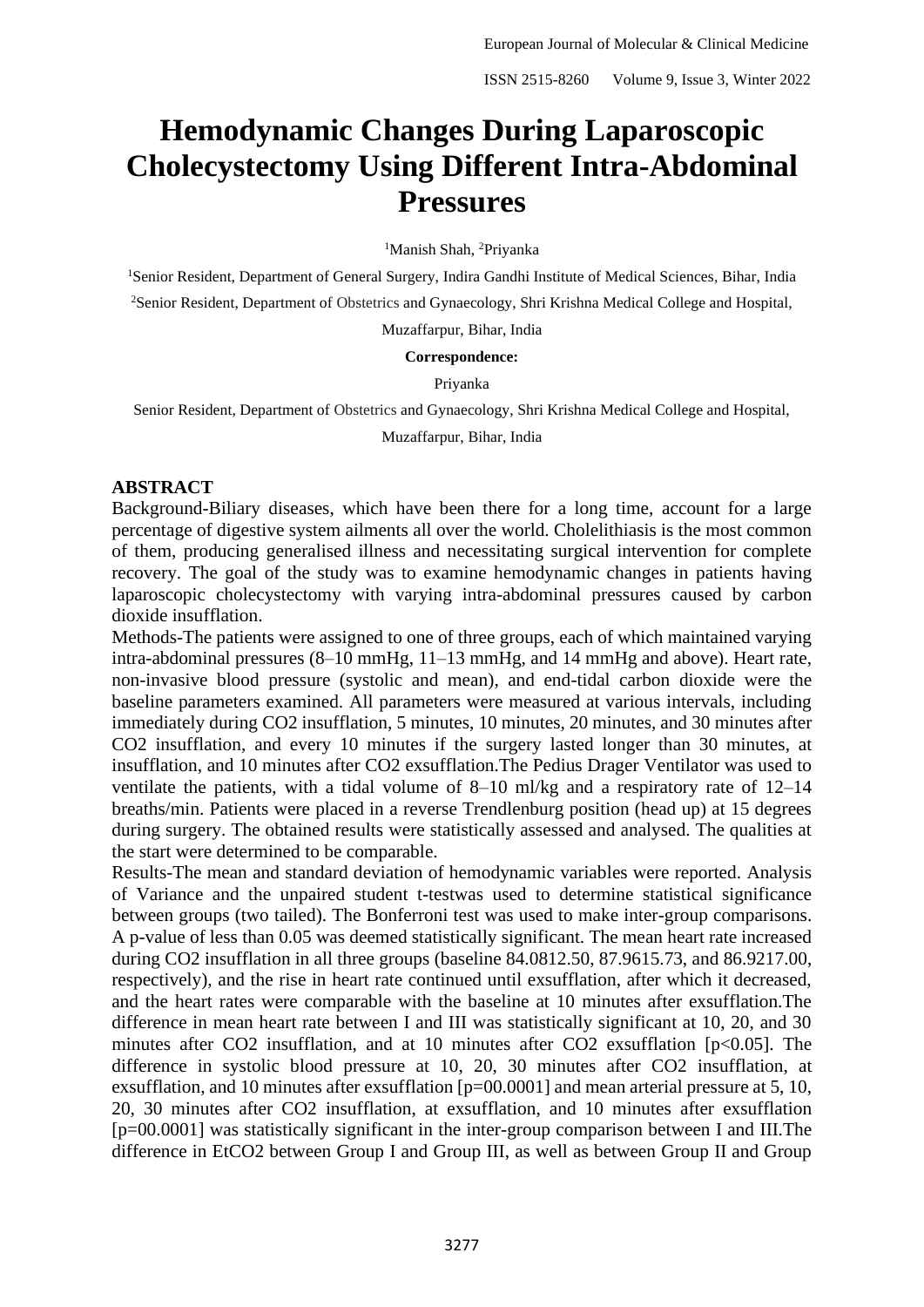III, was highly significant statistically immediately after insufflation, and the same trend continued until the end of surgery and even 10 minutes after exsufflation [p=00.001].

Conclusion-The study found that laparoscopic cholecystectomy causes significant intraoperative hemodynamic alterations, with the majority of pathophysiological changes connected to the cardio-vascular system and induced by CO2 insufflation. When compared to low intraabdominal pressure, a high intraabdominal pressure caused by CO2 insufflation is associated with more hemodynamic fluctuations and increased peritoneal CO2 absorption. As a result, low-pressure pneumoperitoneum is feasible for laparoscopic cholecystectomy and minimises the adverse hemodynamic effects of CO2 insufflation.

**Keywords-**Laparoscopic cholecystectomy. Insufflation. Hemodynamic. Intra-abdominal pressure

# **INTRODUCTION**

The first mention of laparoscopy can be found in the Bible. The peritoneal cavity was the focal point in ancient times, with the umblicus signifying life and the liver representing the "craddle of the soul." [\[1\]](file:///C:/Users/piyus/Downloads/Umar2013_Article_EvaluationOfHemodynamicChanges.docx%23_bookmark3).

Early in the twentieth century, the first endoscopic exams of the peritoneal cavity were performed. George Kelling, a German surgeon, invented the name celioscopy after using a cystoscope to inspect the intra-abdominal viscera of a dog after insufflating the peritoneal cavity with air in 1901. In Sweden, Jacobeus performed the first human celioscopy in 1910 [2]. In 1982, general surgeons undertook the first laparoscopic surgery, liver biopsies [3]. Mouret conducted the first laparoscopic cholecystectomy on a person in France in 1987 [4].

In recent decades, the use of laparoscopic surgery in general surgery has grown in popularity. Patients like the small, limited incisions, and they benefit from the faster healing time. By minimising the length of postoperative hospital stays and the requirement for postoperative analgesia, health costs can be reduced [5]. The advantages of laparoscopic surgery explain why it is becoming more popular. Laparoscopic surgery, on the other hand, necessitates extensive intraoperative physiological changes, some of which are unique to these procedures.Patient posture, injection of exogenous insufflation gas, CO2, and increased intra-abdominal pressure due to pneumoperitoneum cause physiological alterations during laparoscopic surgery [6].During a laparoscopic cholecystectomy, the patient is placed in a reverse Trendelenburg posture to allow the viscera to gravitate away from the surgical site. It helps to breathe and is thought to be beneficial to breathing [5]. However, it lowers mean arterial pressure and cardiac output by lowering venous return, right atrial pressure, and pulmonary capillary wedge pressure [7].

Hypercarbia and an increase in end-tidal CO2 could be caused by CO2 absorption from the peritoneal cavity [8]. Severe hypercarbia lowers left ventricular performance and has a negative ionotropic effect on the heart [9]. Increased intra-arterial pressure, CO2 absorption, temperature change, and a neuro-hormonal stress response are all effects of the pneumoperitoneum. Increased intra-abdominal pressure has an impact on all ofthe body's major systems, resulting in severe hemodynamic and ventilatory changes [6].Increased intraabdominal pressure obstructs venous and arterial blood flow in the infra-diaphragmatic area. It may also push the diaphragm into the chest cavity, reducing total lung capacity and functional residual capacity and exacerbating the acid–base imbalance. With an increase in ventricular stroke work and heart rate, cardiac output decreases. The pressure in the upper body is also increased by pressure on the abdominal aorta. Within 5 minutes of gas insufflation, the ventilatory and circulatory alterations are noticeable. Significant pathophysiologic effects are linked with pressures more than 15 mmHg, however they are reversible during a 2-hour period [10].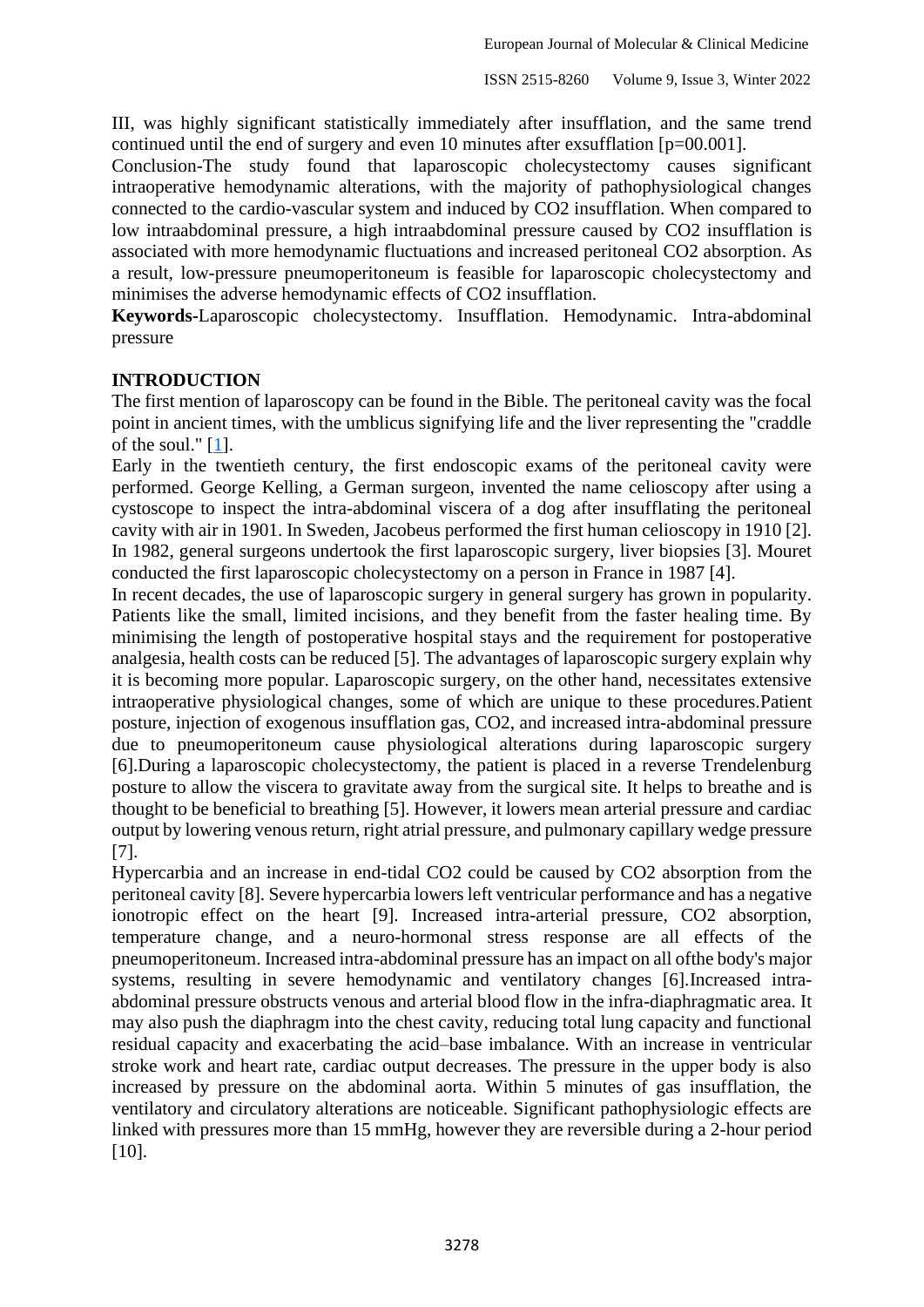The amount of hemodynamic changes associated with pneumoperitoneum formation is determined by intra-abdominal pressure, CO2 absorption volume, patient intravascular volume, ventilatory technique, and surgical conditions [11].Subcutaneous or mediastinal emphysema, pneumothorax, hypoxemia, hypotension, CO2 embolism, cardiovascular collapse, and cardiac arrhythmias are all common consequences of pneumoperitoneum formation [11].

Several investigations have found that low intra-abdominal pressure lowers the occurrence of hemodynamic and ventilatory abnormalities, resulting in modest and temporary organ dysfunction, and lessens the likelihood of physiological alterations becoming problems [12].The study has been undertaken in an attempt to compare the hemodynamic changes in a patient undergoing laparoscopic cholecystectomy using different preset intra-abdominal pressures created due to carbon dioxide insufflation.

## **MATERIALS AND METHODS**

The study comprised patients with ASA I and II of either sex and ages ranging from 18 to 60 years who were scheduled to have an elective laparoscopic cholecystectomy. The patients were assessed and given a thorough general physical and systemic examination.

The study excluded patients with uncontrolled medical conditions such as hypertension, coronary artery disease, diabetes mellitus, COPD, and asthma. The study excluded patients with substantial portal hypertension, uncorrectable coagulopathies, probable gallbladder cancer, cirrhosis, and widespread peritonitis.The patients were assigned to one of three groups, each with a distinct degree of intra-abdominal pressure maintained by CO2 insufflation throughout the surgical intervention.

| <b>Stage</b>                | GroupI            | GroupII           | GroupIII           | F        | $\boldsymbol{P}$ | <b>Result</b> |
|-----------------------------|-------------------|-------------------|--------------------|----------|------------------|---------------|
|                             | <b>Mean</b> ±SD   | <b>Mean</b> ±SD   | <b>Mean</b> ±SD    | value    | value            |               |
| Immediately during          | 94.48±11.57       | $98.44 \pm 11.78$ | $97.52 \pm 17.20$  | 0.566    | 0.570            | N.S.          |
| insufflation                |                   |                   |                    |          |                  |               |
| 5min after CO <sub>2</sub>  | $95.20 \pm 11.19$ | $97.56 \pm 11.45$ | $101.20 \pm 8.23$  | 1.163    | 0.318            | N.S.          |
| insufflation                |                   |                   |                    |          |                  |               |
| 10min after CO <sub>2</sub> | $96.12 \pm 11.25$ | $97.36 \pm 11.82$ | $106.28 \pm 14.82$ | 4.737    | 0.011            | SIG.          |
| insufflation                |                   |                   |                    |          |                  |               |
| 20min after CO <sub>2</sub> | $96.45 \pm 10.83$ | $94.33 \pm 12.54$ | $105.25 \pm 10.19$ | 5.205    | 0.008            | <b>SIG</b>    |
| insufflation                |                   |                   |                    |          |                  |               |
| 30min after CO <sub>2</sub> | $97.50 \pm 10.83$ | $\mathbf{a}$      | $112.40 \pm 12.19$ | $4.56^b$ | 0.0001           | <b>HS</b>     |
| insufflation                |                   |                   |                    |          |                  |               |
| At exsufflation             | $92.16 \pm 10.32$ | $88.28 \pm 13.23$ | $104.52 \pm 12.79$ | 12.110   | 0.0001           | <b>HS</b>     |
| 10min after exsufflation    | 87.88±10.97       | $86.56 \pm 11.67$ | $100.56 \pm 12.14$ | 11.080   | 0.0001           | <b>HS</b>     |

#### **Table 1 Mean heart rate (min−1 ) in groups I, II, and III**

a. In this group, only one patient's surgery continued till 30min with a value-96

b. bUnpairedStudent'sttest(twotailed)usedtoassessdifference.(F0ANOVA)

Group I Intra-abdominal pressure was maintained between 8 and 10 mmHg.

Group II Intra-abdominal pressure was maintained between 11 and 13 mmHg.

Group III Intra-abdominal pressure was maintained at 14 mmHg and above.

In the operation theatre after attaching monitors to the patient, the following base line parameters were monitored.

- Heart rate
- Noninvasive blood pressure (Systolic and mean)
- End-tidal carbon dioxide

All the above-mentioned parameters were monitored at various intervals, that is,

• Immediately during insufflation.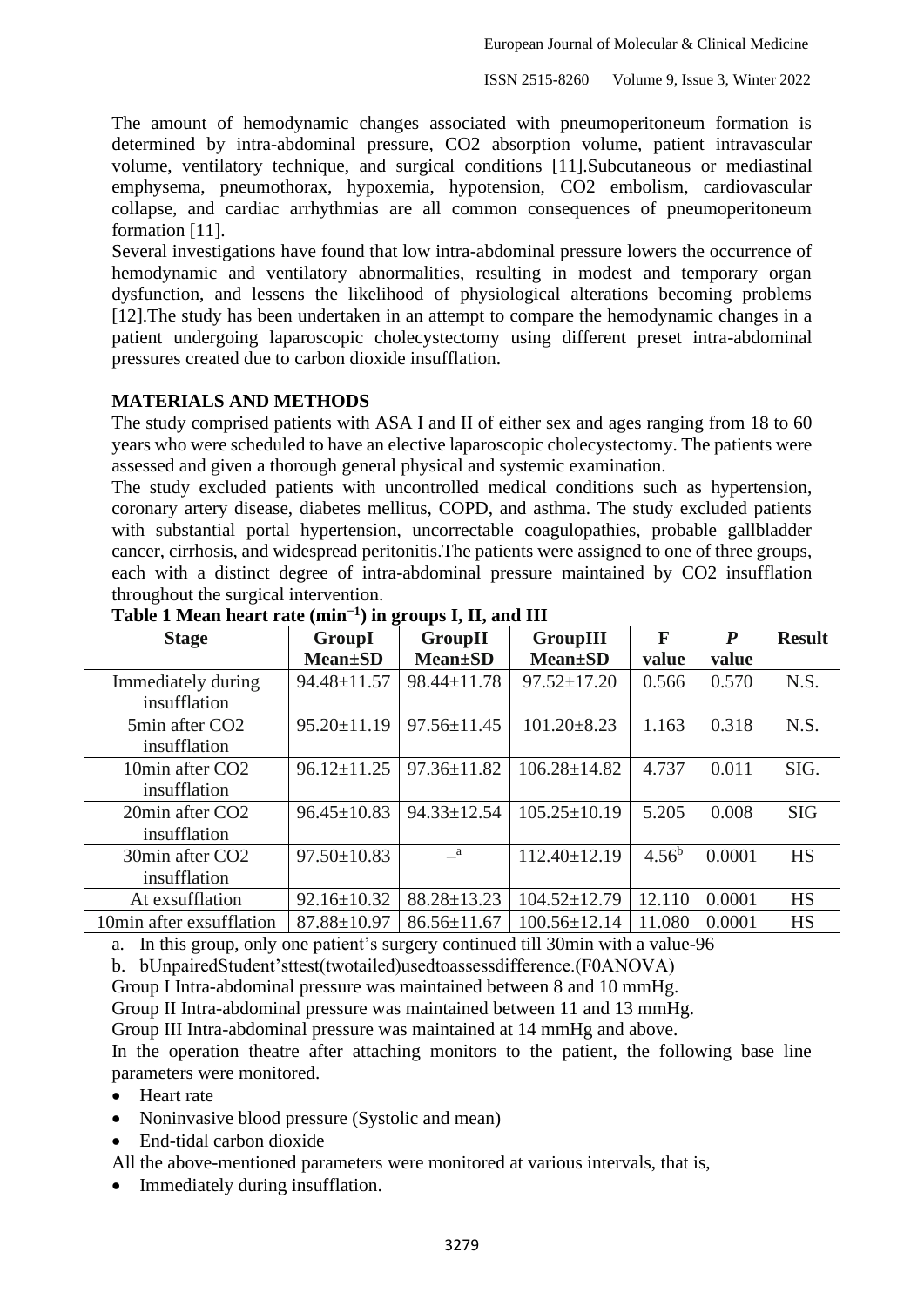ISSN 2515-8260 Volume 9, Issue 3, Winter 2022

- 5 min after CO2 insufflation
- 10 min after CO2 insufflation
- 20 min after CO2 insufflation
- 30 min after CO2 insufflation
- After every 10 min if surgery exceeds 30 min
- At exsufflation
- 10 min after CO2 exsufflation

# **Table 2 Mean systolic blood pressure (mmHg) in groups I, II, and III**

| <b>Stage</b>                                 | <b>Group I</b>    | <b>Group II</b>   | <b>Group III</b>                       | $\mathbf F$ | $\boldsymbol{P}$ | <b>Result</b> |
|----------------------------------------------|-------------------|-------------------|----------------------------------------|-------------|------------------|---------------|
|                                              | <b>Mean</b> ±SD   | <b>Mean</b> ±SD   | <b>Mean</b> ±SD                        | value       | value            |               |
| Immediately during<br>insufflation           | 124.12±9.98       | $132.72 \pm 6.68$ | $128.12 \pm 13.50$                     | 4.254       | 0.0179           | <b>SIG</b>    |
| 5 min after CO <sub>2</sub><br>insufflation  | $125.96 \pm 9.48$ |                   | $134.92 \pm 6.56$   $136.28 \pm 10.27$ | 9.872       | 0.0001           | <b>HS</b>     |
| 10 min after CO <sub>2</sub><br>insufflation | $127.36 \pm 9.42$ | $135.76 \pm 7.16$ | $140.32 \pm 8.89$                      | 14.784      | 0.0001           | <b>HS</b>     |
| 20 min after CO <sub>2</sub><br>insufflation | $128.75 \pm 9.78$ | $140.88 \pm 8.21$ | $143.20 \pm 8.12$                      | 15.557      | 0.0001           | <b>HS</b>     |
| 30 min after CO <sub>2</sub><br>insufflation | $128.85 \pm 7.50$ | $-a$              | $143.60 \pm 7.79$                      | $6.63^b$    | 0.0001           | <b>HS</b>     |
| At exsufflation                              | $124.88 \pm 9.37$ | $136.72 \pm 5.77$ | $136.44 \pm 7.12$                      | 19.896      | 0.0001           | <b>HS</b>     |
| 10 min after<br>exsufflation                 | $123.00 \pm 9.23$ | $125.68 \pm 7.61$ | 133.56±6.57                            | 12.118      | 0.0001           | <b>HS</b>     |

<sup>a</sup>In this group, only one patient's surgery continued till 30 min with a value-130

<sup>b</sup> Unpaired Student's*t*test(two tailed) used to assess difference. (F0ANOVA)

Patients were ventilated with Pedius Drager Ventilator keeping tidal volume 8–10 ml/kg and respiratory rate 12– 14 breaths/min.During surgery, patients were placed in reverse Trendlenburg position (head up) at 15<sup>°</sup> and right side of table elevated in order to have gut loops away from the site of surgery.

The results obtained were evaluated statistically and analyzed.

# **RESULTS**

In all three groups, the mean heart rate increased immediately at insufflation, 5, 10, 20, and 30 minutes later, and dropped at exsufflation and 10 minutes later. At 10 and 20 minutes after CO2 insufflation, the difference in mean heart rate was statistically significant, and at 30 minutes after CO2 insufflation, at exsufflation, and 10 minutes after exsufflation, it was extremely significant (Table 1).

In all three groups, mean systolic blood pressure increased immediately at insufflation, 5, 10, 20, and 30 minutes later, and reduced at exsufflation and 10 minutes later.The difference was statistically significant during insufflation and was highly significant at 5, 10, 20, and 30 minutes after CO2 insufflation, as well as during exsufflation and 10 minutes after exsufflation (Table 2).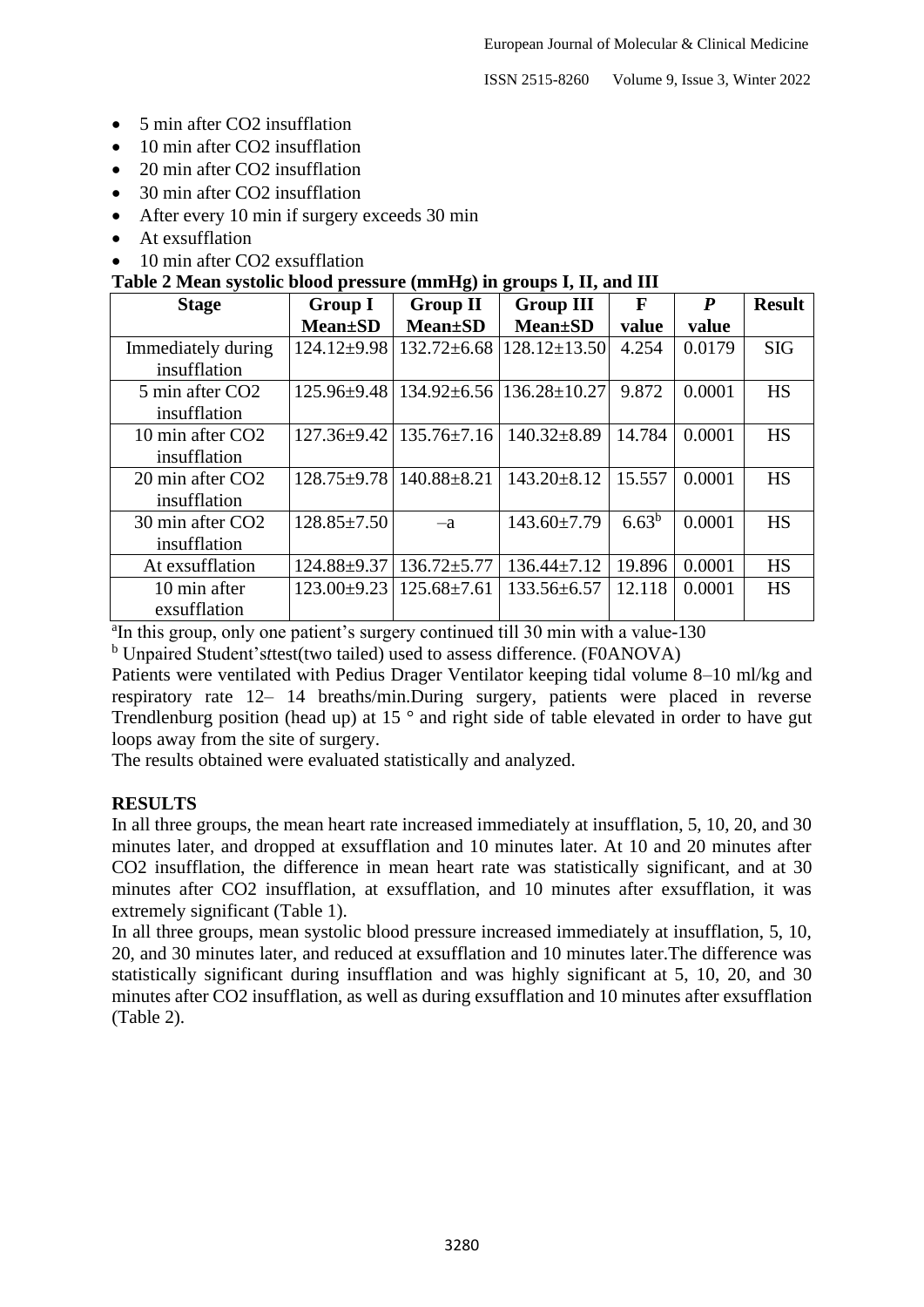ISSN 2515-8260 Volume 9, Issue 3, Winter 2022

| Table3 Mean arterial pressure (mmHg) in groups I, II, and III |                   |                   |                   |            |                  |               |  |  |
|---------------------------------------------------------------|-------------------|-------------------|-------------------|------------|------------------|---------------|--|--|
| <b>Stage</b>                                                  | GroupI<br>GroupII |                   | GroupIII          | F          | $\boldsymbol{P}$ | <b>Result</b> |  |  |
|                                                               | <b>Mean</b> ±SD   | <b>Mean</b> ±SD   | <b>Mean</b> ±SD   | value      | value            |               |  |  |
| Immediately during                                            | $95.08 \pm 6.77$  | $101.00 \pm 5.08$ | $99.96 \pm 8.66$  | 5.101      | 0.0084           | <b>SIG</b>    |  |  |
| insufflation                                                  |                   |                   |                   |            |                  |               |  |  |
| 5min after CO <sub>2</sub>                                    | $96.56 \pm 6.86$  | $102.80 \pm 5.72$ | $104.80 \pm 7.79$ | 9.848      | 0.0001           | <b>HS</b>     |  |  |
| insufflation                                                  |                   |                   |                   |            |                  |               |  |  |
| 10min after CO <sub>2</sub>                                   | $97.44 \pm 6.51$  | $103.80 \pm 6.42$ | $108.00 \pm 7.05$ | 15.869     | 0.0001           | <b>HS</b>     |  |  |
| insufflation                                                  |                   |                   |                   |            |                  |               |  |  |
| 20min after CO <sub>2</sub>                                   | $98.75 \pm 6.18$  | $105.88 \pm 5.13$ | $110.60 \pm 6.31$ | 20.265     | 0.0001           | <b>HS</b>     |  |  |
| insufflation                                                  |                   |                   |                   |            |                  |               |  |  |
| 30min after CO <sub>2</sub>                                   | $98.95 \pm 6.13$  | <sub>a</sub>      | $113.20 \pm 4.43$ | $9.88^{b}$ | 0.0001           | <b>HS</b>     |  |  |
| insufflation                                                  |                   |                   |                   |            |                  |               |  |  |
| At exsufflation                                               | $95.36 \pm 5.98$  | $104.48 \pm 4.96$ | $105.64 \pm 6.51$ | 23.103     | 0.0001           | <b>HS</b>     |  |  |
| 10min after                                                   | $93.56 \pm 5.89$  | $95.68 \pm 5.39$  | $101.72 \pm 6.30$ | 12.987     | 0.0001           |               |  |  |
| exsufflation                                                  |                   |                   |                   |            |                  |               |  |  |

a. Inthisgroup,onlyonepatient'ssurgerycontinuedtill30minwithavalue-105

b. UnpairedStudent'sttest(twotailed)usedtoassessdifference.(F0ANOVA)

In all three groups, mean arterial pressure increased during insufflation, 5, 10, 20, and 30 minutes later, and reduced during exsufflation and 10 minutes afterward. The difference was statistically significant during insufflation and highly significant 5, 10, 20, and 30 minutes after CO2 insufflation, as well as during exsufflation and 10 minutes after exsufflation (Table 3).

End-tidal CO2 increased quickly after insufflation, and the increase in EtCO2 persisted as the duration of CO2 insufflation increased; even 10 minutes after exsufflation, the mean values in all three groups were greater than the baseline. At 5, 10, 20, and 30 minutes after CO2 insufflation, the difference was statistically significant at exsufflation and 10 minutes after exsufflation (Table 4).

The intergroup comparison of mean heart rate was statistically significant at 10, 20, and 30 minutes after CO2 insufflation, which continued at exsufflation and 10 minutes after CO2 exsufflation, whereas the intergroup comparison of mean systolic blood pressure was statistically significant at 5, 10, 20, and 30 minutes after CO2 insufflation, at exsufflation, and 10 minutes after CO2 exsufflation (Table 5).

Mean arterial pressure was statistically significant during insufflation and highly significant 5, 10, 20, and 30 minutes after CO2 insufflation, at exsufflation, and 10 minutes after exsufflation, whereas end-tidal CO2was statistically significant immediately after insufflation and highly significant 5, 10, 20, and 30 minutes after insufflation, at exsufflation, and 10 minutes after exsufflation (Table 5).

Intergroup comparisons of mean heart rate were statistically significant at 10 and 20 minutes after CO2insufflation, and continued at exsufflation and 10 minutes after CO2 exsufflation, whereas mean systolic blood pressure comparisons were statistically significant at 10 minutes after CO2 exsufflation (Table 6).

The intergroup comparison of mean arterial pressure was statistically significant at 20 minutes after insufflation and highly significant at 10 minutes after exsufflation, whereas the intergroup comparison of end-tidal CO2 was significant after insufflation and highly significant at 5, 10, 20, and 30 minutes after insufflation, at exsufflation, and at 10 minutes after exsufflation (Table 6).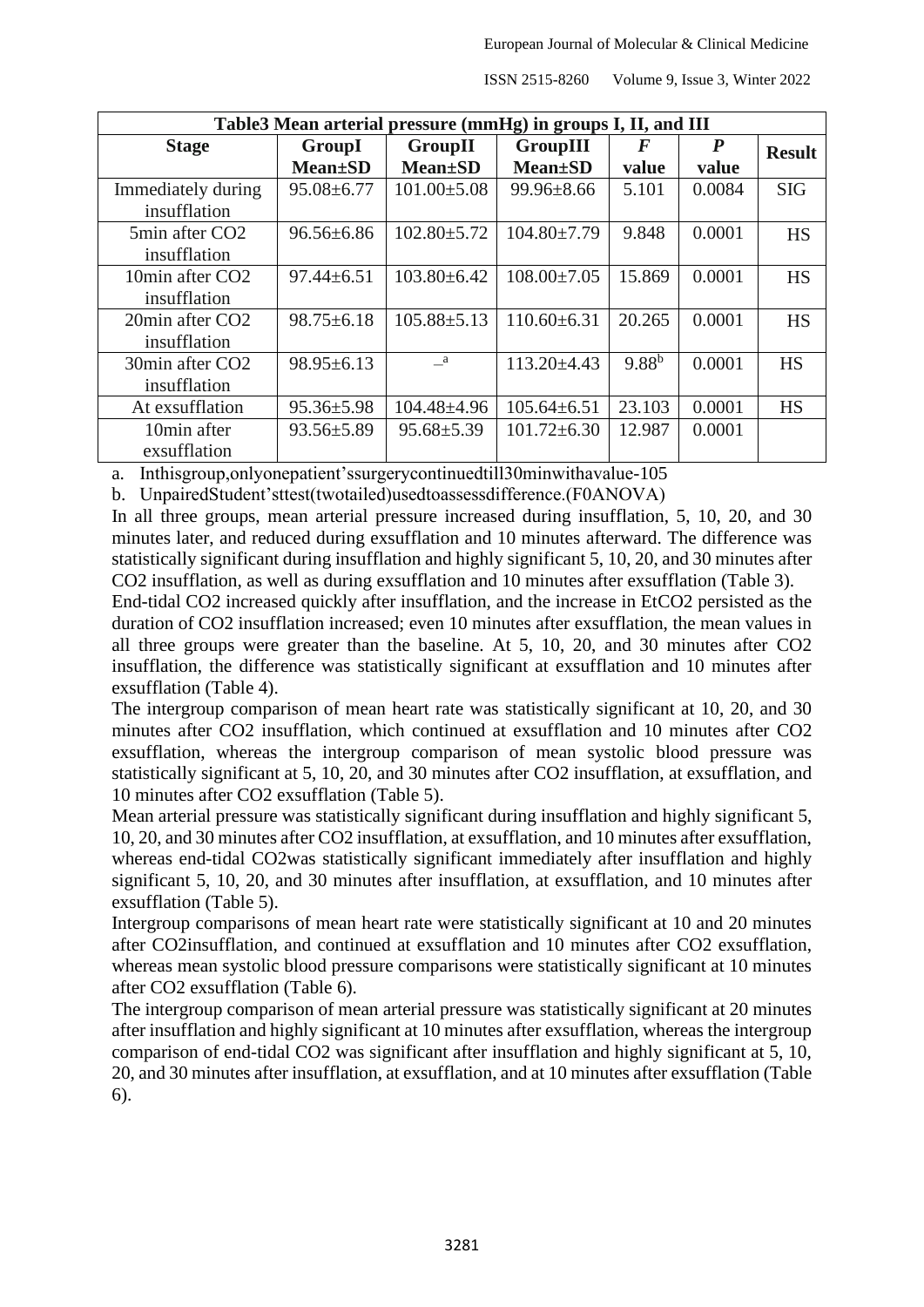ISSN 2515-8260 Volume 9, Issue 3, Winter 2022

## **DISCUSSIONS**

*Analysis of Heart Rate* The mean heart rate increased in all three groups during CO2 insufflation, and the rise remained until exsufflation, after which it declined, and the heart rates were comparable with the baseline at 10 minutes following exsufflation (Table 1).

| <b>Stage</b>                                 | ້<br>GroupI      | <b>GroupII</b>   | <b>Group III</b> | $\boldsymbol{F}$ | $\boldsymbol{P}$ | <b>Result</b> |
|----------------------------------------------|------------------|------------------|------------------|------------------|------------------|---------------|
|                                              | <b>Mean</b> ±SD  | <b>Mean</b> ±SD  | <b>Mean</b> ±SD  | value            | value            |               |
| Immediately<br>during insufflation           | $31.96 \pm 2.74$ | $32.28 \pm 3.02$ | $34.68 \pm 3.30$ | 6.014            | 0.003            | SIG.          |
| 5min after CO2<br>insufflation               | $32.92 \pm 2.76$ | $33.12 \pm 2.92$ | $37.92 \pm 2.78$ | 25.114           | 0.0001           | H.S.          |
| 10min after CO2<br>insufflation              | $33.56 \pm 2.69$ | $34.08 \pm 3.01$ | $41.04 \pm 2.55$ | 57.196           | 0.00             | H.S.          |
| 20 min after CO <sub>2</sub><br>insufflation | $34.20 \pm 2.70$ | $35.88 \pm 2.54$ | $42.80 \pm 1.85$ | 72.145           | 0.00             | H.S.          |
| 30min after CO <sub>2</sub><br>insufflation  | $37.00 \pm 2.58$ | $\mathbf{a}$     | $43.80 \pm 1.09$ | $12.13^{b}$      | 0.0001           | H.S.          |
| At exsufflation                              | $33.00 \pm 2.95$ | $33.84 \pm 2.96$ | $40.12 \pm 1.92$ | 53.434           | 0.00             | H.S.          |
| 10min after<br>exsufflation                  | $32.04 \pm 2.92$ | $32.20 \pm 3.16$ | $37.52 \pm 2.12$ | 31.647           | 0.0001           | H.S.          |

## **Table4 End-tidal CO2(mmHg) in groupsI, II, and III**

a. Inthisgroup,onlyonepatient'ssurgerycontinuedtill30minwithavalue-39.

b. UnpairedStudent'sttest(twotailed)usedtoassessdifference.(F0ANOVA)

|  | Table 5: Inter group comparison (group I v/s III) of mean heart rate, systolic blood |  |  |  |  |
|--|--------------------------------------------------------------------------------------|--|--|--|--|
|  | pressure, mean arterial pressure, and end-tidal CO2 Bonferroni test                  |  |  |  |  |

| <b>Stage</b>                | <b>Mean Heart</b>     | <b>Mean End-</b>  | <b>Pressure</b> | PressureCO <sub>2</sub> |  |
|-----------------------------|-----------------------|-------------------|-----------------|-------------------------|--|
|                             | <b>Systolic Blood</b> | <b>Tidal Rate</b> |                 |                         |  |
| Immediately during          |                       | 0.538             | 0.048           | 0.006                   |  |
| insufflation                |                       |                   |                 |                         |  |
| 5min after CO <sub>2</sub>  | 0.403                 | 0.0003            | 0.0001          | 0.0001                  |  |
| insufflation                |                       |                   |                 |                         |  |
| 10min after CO <sub>2</sub> | 0.001                 | 0.0001            | 0.0001          | 0.0001                  |  |
| insufflation                |                       |                   |                 |                         |  |
| 20min after CO <sub>2</sub> | 0.04                  | 0.0001            | 0.0001          | 0.00                    |  |
| insufflation                |                       |                   |                 |                         |  |
| 30min after CO <sub>2</sub> | 0.0001                | 0.0001            | 0.0001          | 0.0001                  |  |
| insufflation                |                       |                   |                 |                         |  |
| At exsufflation             | 0.0007                | 0.0001            | 0.0001          | 0.0001                  |  |
| 10min after                 | 0.0007                | 0.0001            | 0.0001          | 0.0001                  |  |
| exsufflation                |                       |                   |                 |                         |  |

This increase in heart rate is related to decreased venous return, which reduces cardiac output and causes a compensatory increase in heart rate, as well as hypercarbia caused by CO2 insufflation, which causes sympathetic activation due to catecholamine release [13, 14]. At 10, 20, and 30 minutes after CO2 insufflation, the intergroup comparison of mean heart rate between groups I and III was statistically significant, which maintained at exsufflation and 10 minutes after CO2exsufflation (Table 5). At 10 and 20 minutes after CO2 insufflation, at exsufflation, and 10 minutes after CO2 exsufflation, there was a statistically significant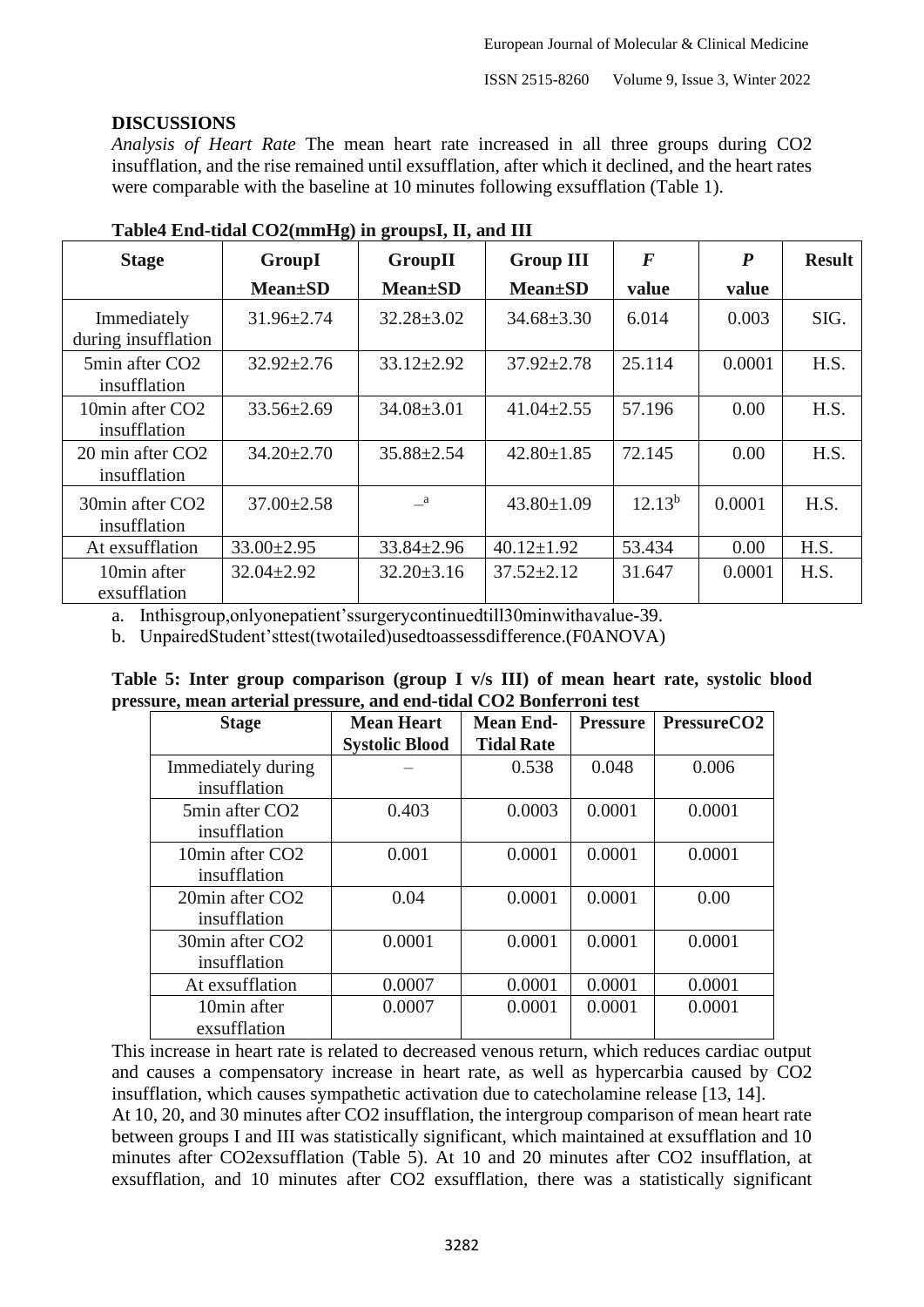difference between groups II and III (Table 6).

When the other two groups (groups I and II) were compared with the high CO2 pressure group, the difference in heart rate was statistically significant following CO2 insufflation (group III). Because of the high CO2 pressure employed, this considerable rise in heart rate can be explained by enhanced sympathetic activation and more impaired venous return in group III patients [12, 15].

*Analysis of Systolic Blood Pressure* The mean systolic blood pressure increased in all three groups during CO2 insufflation, 5, 10, 20, and 30 minutes after CO2 insufflation, but declined during CO2 exsufflation and 10 minutes after CO2 exsufflation (Table 2). The rise in systolic blood pressure following CO2 insufflation can be explained by a reflex increase in systemic vascular resistance in reaction to abdominal distension, an increase in afterload to the heart, and sympathetic effects of CO2 absorbed from the peritoneal cavity [16–17]. The reversal of CO2 pneumoperitoneum effects causes a drop in systolic blood pressure after exsufflation. At 10 minutes after exsufflation, the intergroup comparison between groups II and III revealed a statistically significant difference (Table 6).However, at 5, 10, 20, and 30 minutes after CO2 insufflation, at exsufflation, and 10 minutes following exsufflation, the intergroup comparison between groups I and III revealed statistically significant differences (Table 5). This significant difference between the low-pressure (group I) and high-pressure (group III) groups after insufflation can be explained by more abdominal distention in the latter, which leads to a significant increase in systemic vascular resistance and afterload to the heart, as well as sympathetic effects of CO2 [12, 18, 19].

*Analysis of Mean Arterial Pressure* The mean arterial pressure increased in all three groups during CO2 insufflation, and the rise in mean arterial pressure continued as the pneumoperitoneum duration lengthened. At exsufflation and 10 minutes after exsufflation, mean arterial pressure dropped (Table 3). With CO2 insufflation, mean arterial pressure rises due to increased systemic vascular resistance, sympathetic effects of CO2 absorbed from the peritoneal cavity, and the release of humoral mediators as a result of increased intra-abdominal pressure [13, 16]. The drop in mean arterial pressure after exsufflation could be due to the effects of CO2 pneumoperitoneum reversing.

| <b>Stage</b>                                    | <b>Mean Heart</b>     | <b>Mean End-</b>  | <b>Pressure</b> | PressureCO <sub>2</sub> |
|-------------------------------------------------|-----------------------|-------------------|-----------------|-------------------------|
|                                                 | <b>Systolic Blood</b> | <b>Tidal Rate</b> |                 |                         |
| Immediately during<br>insufflation              |                       | 0.370             |                 | 0.019                   |
| $5\text{min}$ after $CO2$<br>insufflation       |                       |                   | 0.915           | 0.0001                  |
| 10 $\min$ after CO <sub>2</sub><br>insufflation | 0.001                 | 0.190             | 0.087           | 0.0001                  |
| 20 min after $CO2$<br>insufflation              | 0.01                  |                   | 0.052           | 0.0001                  |
| 30 min after $CO2$<br>insufflation              |                       |                   |                 |                         |
| At exsufflation                                 | 0.001                 |                   |                 | 0.0001                  |
| 10min after<br>exsufflation                     | 0.001                 | 0.002             | 0.001           | 0.0001                  |

**Table 6 Intergroup comparison (group II v/s III) of mean heart rate, systolic blood pressure, mean arterial pressure, and end-tidalCO2 Bonferroni test**

At 20 minutes after CO2 insufflation and 10 minutes after CO2 exsufflation, there was a substantial difference between groups II and III (Table 6). Table 5 shows substantial statistical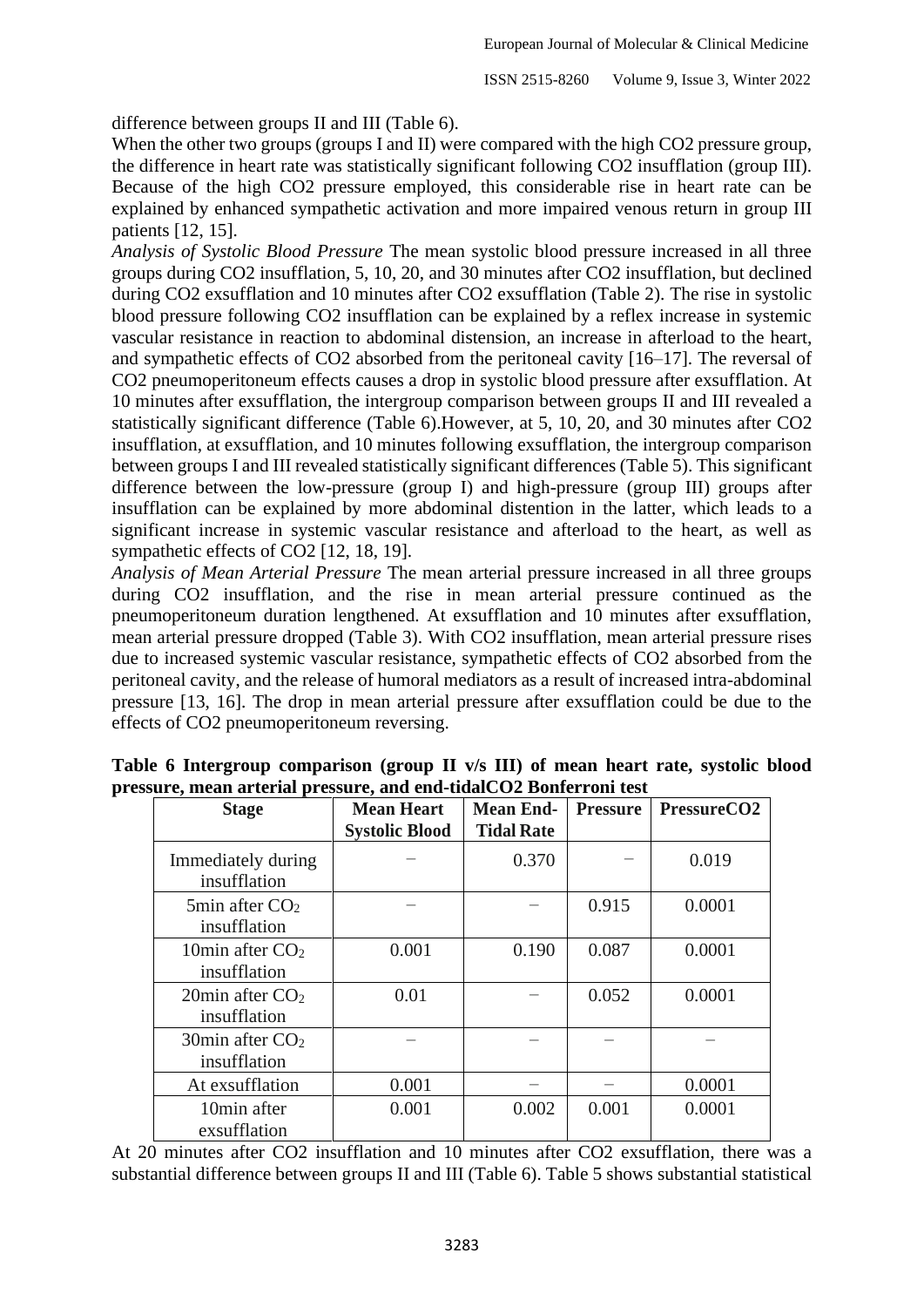differences between groups I and III at insufflation, 5, 10, 20, and 30 minutes after CO2 insufflation, at exsufflation, and 10 minutes after exsufflation (Table 5) [15, 20].

*Analysis of EtCO2*End-tidal CO2 increased in all three groups immediately after insufflation, and the increase in EtCO2 persisted as the length of CO2 insufflation extended until exsufflation. The mean values in all three groups were greater than the baseline 10 minutes after exsufflation (Table 4). The difference in EtCO2 between groups I and III (Table 5) and group II and III (Table 6) was highly significant statistically immediately after insufflation, and the same trend continued until the end of operation and even 10 minutes after exsufflation.

These findings reveal that when groups I and II were compared to group III (high pressure group), there was a significant difference at all phases of operation following CO2 insufflation [20, 21].The increase in EtCO2 following CO2 insufflation is explained by CO2 absorption due to a greater CO2 tension gradient between the pneumoperitoneum and the blood perfusing the peritoneum. The large pressure gradient and greater CO2 absorption can explain the higher EtCO2 levels at the end of operation.

## **CONCLUSIONS**

The study resulted in the following conclusions. Intraoperatively, laparoscopic cholecystectomy causes considerable hemodynamic alterations. The majority of pathophysiological alterations are generated by CO2 insufflation and are related to the cardiovascular system. When compared to low intra-abdominal pressure, high intra-abdominal pressure caused by CO2 insufflation is related with higher hemodynamic oscillations and increased peritoneal CO2 absorption. Laparoscopic cholecystectomy induces considerable hemodynamic alterations even in ASA grade I and II patients. Although these physiological changes do not usually necessitate intervention, they do necessitate constant intraoperative monitoring. Low-pressure pneumoperitoneum is appropriate for laparoscopic cholecystectomy because it reduces CO2 insufflation's unfavourable hemodynamic effects.

# **REFERENCES**

- 1. Sgambati SA, Ballantyne GH (1996) History of minimally inva- sive colorectal surgery. In: Jager RM, Steven D, Wexner SD (eds) Laparoscopic colorectal surgery. Churchill Livingstone, New York, pp 13–22
- 2. Haubrich WS (1987) History of endoscopy. In: Sivak MV (ed) Gastroenterologic endoscopy. WB Saunders, Philadelphia
- 3. Lightdale CJ (1982) Laparoscopy and biopsy in malignant liver disease. Cancer 11:2672
- 4. Dubois F, Icard P, Berthelot G (1990) Celioscopiccholecystecto- my: preliminary report of 36 cases. Ann Surg 211:60
- 5. Marco AP, Yeo CJ, Rock P (1990) Anaesthesia for patient undergo- ing laparoscopic cholecystectomy. Anaesthesiology 73:1268–1270
- 6. Jayashree S, Kumar VP (2003) Anaesthesia for laparoscopic sur- gery. Indian J Surg 65:232–240
- 7. Cunningham AJ, Turner J, Rosenbaum S, Rafferty T (1993) Transoesophageal echocardiographic assessment of hemodynamic functions during laparoscopic cholecystectomy. Br J Anaesth70:621–625
- 8. Magno R, Medegrad A, Bengtsson R, Tronstad SE (1979) Acid base balance during laparoscopy. The effects of intraperitoneal insufflation of CO2 and nitrous oxide on acid base balance during controlled ventilation. Acta ObstetGynecolScand 58:81–85
- 9. Safran D, Sgambatis S, Orlando R (1993) Laparoscopy in high riskcardiac patients. Surg Gynecol Obstetrics 176:548–554
- 10. Evitt MA, Singh K (2007) Physiology of minimal access surgery. In: Pediatrics. minimal access surgery, 15 Nov